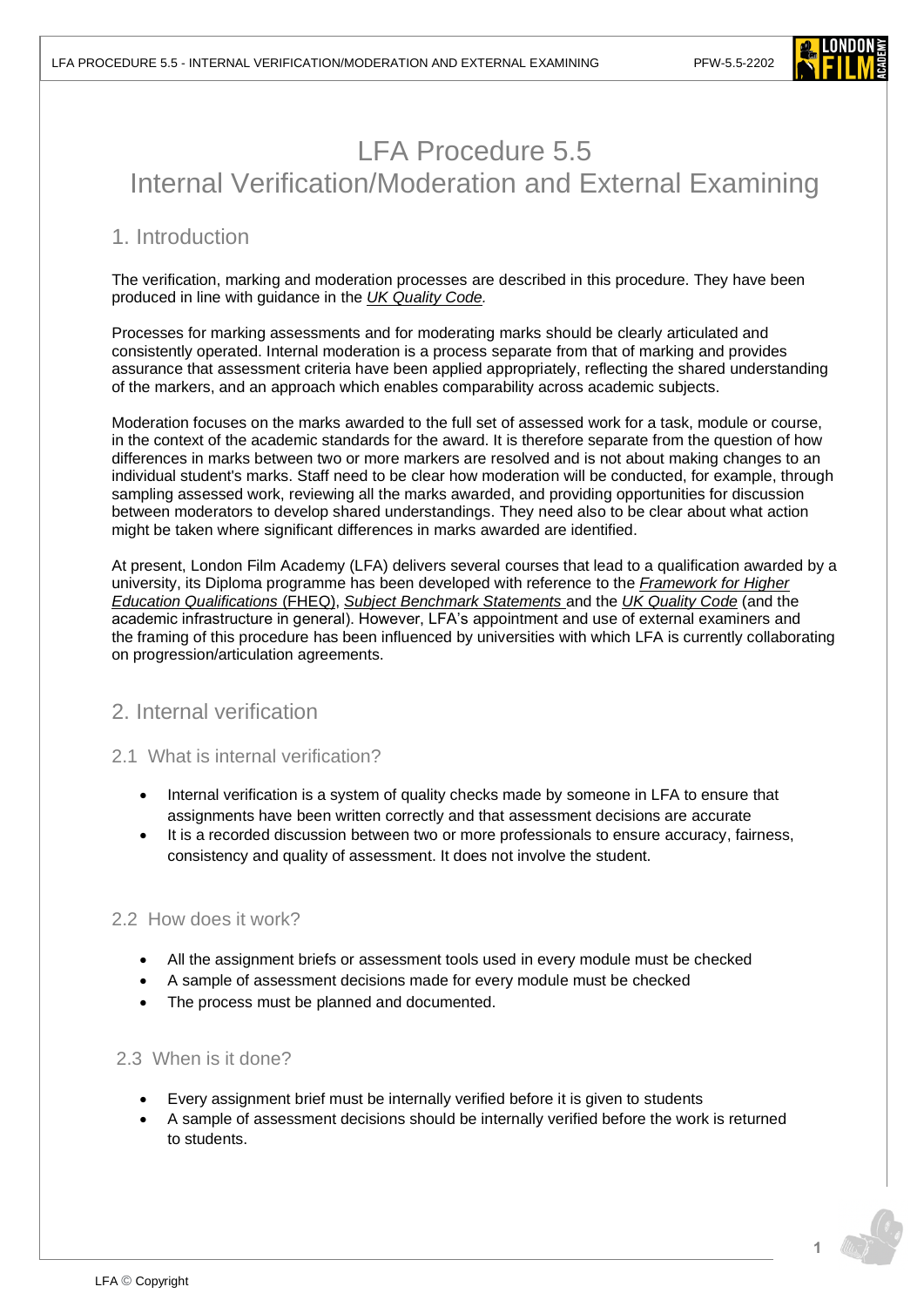

2.4 Who is responsible?

- The internal verification process for each course is planned and monitored by the respective Course Leaders
- The Head of Academic Governance (HoAG) internally verifies all assignment briefs
- Any colleague who has sufficient subject knowledge can internally verify assignments and assessment decisions: this will be determined by the Course Leader in consultation with the HoAG
- The HoAG will ensure that internal verification and assessment records are kept for a period of six months beyond the final Assessment Board meeting.

Internal verification (IV) is applied to all elements of credit rated assessments, i.e. all assessment that counts towards a student's award. This includes the involvement by an academic (the 'internal verifier') other than the module/course leader (first marker). This internal verifier will typically have a 'reasonable' knowledge of the subject at the level in question. Internal verification includes consideration of the design of a proposed assessment (i.e. coursework assignments, draft examination papers and marking schemes). Specific consideration is given to use of IT (assessment should use the technology rather than the technology driving the assessment) and the process checks the following:

- Does assessment reflect the intended learning outcomes of the module?
- Does assessment promote and encourage learning?
- Is assessment characterised by fairness and clarity?

Internal verification of assessed work considers:

- whether the marking fair, rigorous and whether it reflects the intended learning outcomes of the module
- general performance by students: what did they do well and what did they do not so well?

Comments cover samples of all types of work that count towards credit, i.e. all examinations and all coursework assignments. The output will be an agreed set of marks to be submitted to the Assessment Board for consideration by the board and the external examiners. Feedback provided by the second marker (IV) to the first marker is typically included as an input to annual module monitoring.

A variety of approaches are adopted in terms of:

- approach, ranging from second marking, either open or blind, through to review and comment
- extent of work considered, ranging from all work for all students, through to sampling.

The Academic Board approves and monitors the approaches to be used.

## 2.5 First marking

First marking involves judging submitted assignments against the criteria in the assignment brief.

# 2.6 Second marking

Second marking may be necessary when the internal verifier establishes an inaccurate or inconsistent award made by the first marker. It may be necessary to consult with external examiners at this point, but external examiners should not be expected to act as second or third markers: their role is to moderate the process.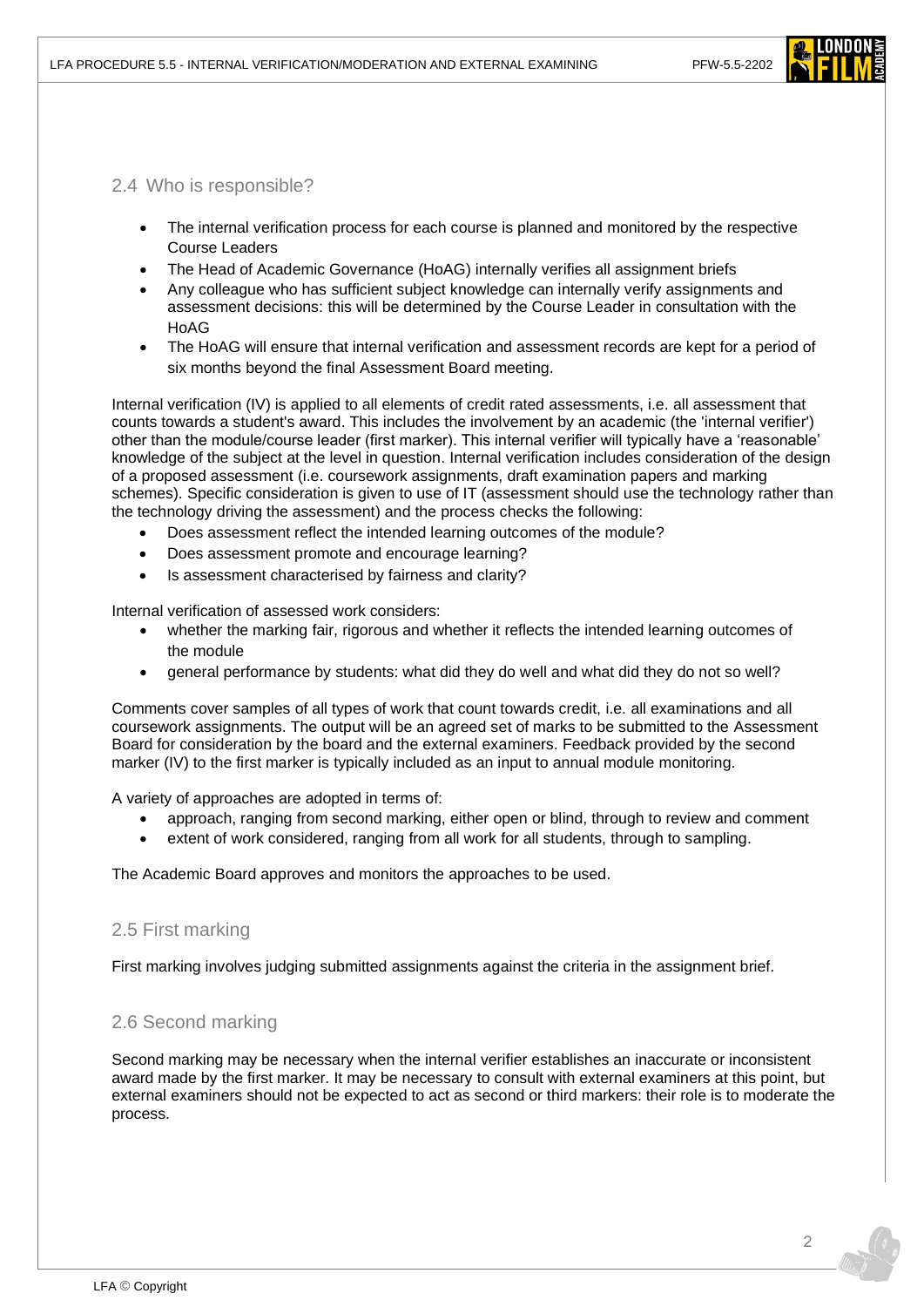

## 2.7 Internal moderation of marking

Internal moderation involves the review of all marks and comments on assignment tasks to ensure that marking criteria have been fairly, accurately and consistently applied during first marking. Internal moderation is carried out by the Course Team. It is not necessary for them to be experts in the topic being assessed, although they should be familiar with the content.

Moderation can begin before all of the work for a cohort has been assessed, provided that a reasonable sample is available which represents a range of marks and, if appropriate, markers. The moderator must review marks of all of work across all grade bands. The moderator may make a recommendation regarding second marking in relation to the whole cohort if they feel that assessment criteria have not been fairly, accurately and consistently applied.

It is not appropriate for the moderator to recommend changes to individual marks as they may not have the relevant subject expertise and they have not seen work by the whole cohort. If agreement cannot be reached through normal academic discussion, then the matter may need to be resolved at the Academic Board.

## 2.8 External moderation

External moderation requires the review of a sample of marked submitted work by the appointed external examiner for the programme or subject. This is normally a complete set of work for each of an agreed selection of students from a given cohort. Usually, the selection of students should provide the external examiner with a sample from across the marks range. External examiners should agree the nature and size of the sample in discussion with the Course Leader. External examiners are not involved in the determination of marks for individual students. The purpose of this external moderation is to provide the Course Team with an external, independent overview of their marking processes and the fairness and effectiveness of these processes.

# 3. External examining

The external examining process is described below. LFA has taken due consideration of the *[QAA](https://www.qaa.ac.uk/quality-code) UK [Quality Code](https://www.qaa.ac.uk/quality-code)* advice and guidance on *expectations and practice for external expertise*, the guiding principles of which are:

- external examiners are external experts providing impartial and independent scrutiny
- external examiners comment on academic standards, student achievement and assessment processes
- there are processes for nomination, approval and engagement of external examiners
- copies of external examiner reports are provided to students and staff
- external examiners are given sufficient evidence and training
- there are mechanisms in place to provide a response to input from external examiners

## 3.1 What is external examining?

External examining is a system of checks made by someone independent of and external to LFA, to ensure quality and standards are being maintained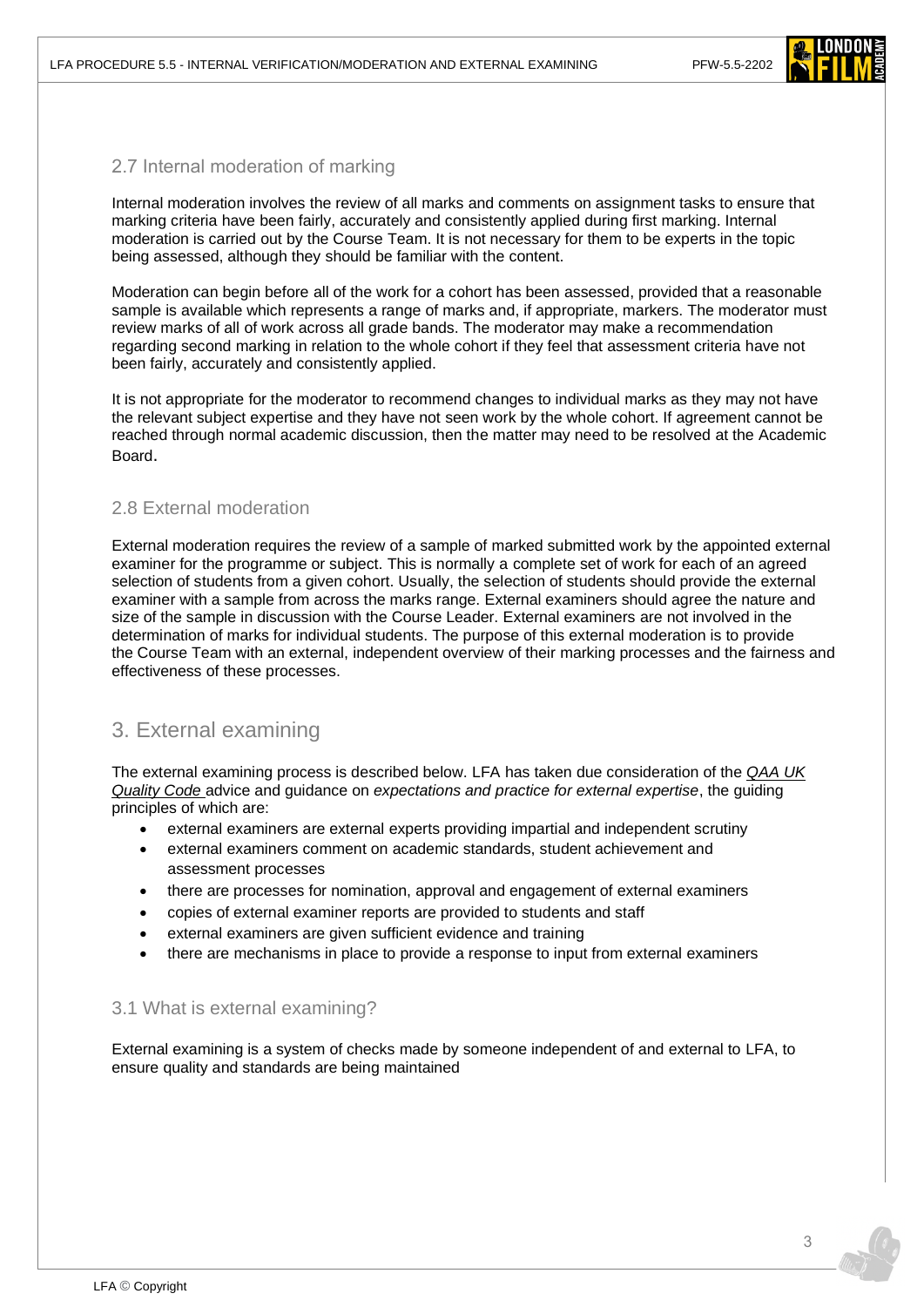

#### 3.2 What does external examination look at?

- Samples of student work
- Assessment records for the student work sampled
- Module assignment briefs
- Internal verification records for the assignment briefs
- Internal verification records for student work.

In addition, during the external examining visit, arrangements will be made for the external to meet the relevant academic and administrative staff and also a selection of students. The discussions will cover:

- the management and delivery of the programmes
- familiarity with the Academic Infrastructure
- minutes and action points from previous external examiner visits, Assessment Boards and any quality assurance events.
- centre facilities and resources
- student comments
- student performance
- academic standards
- the assessment process
- student support
- record keeping.

QAA considers that external examining arrangements are a key area of academic quality assurance and a critical factor in determining the outcome of Institutional review. The role of the external examiner should be fully comprehensible to stakeholders, students, the media and the general public.

# 4. External examining Terms of Reference

External examiners are responsible to the Academic Board, which will determine decides fees and other emoluments to be paid to external examiners.

## 4.1 Appointment criteria

External examiners are individuals drawn from academia and also from industry, business and the professions. External examiners are expected to demonstrate:

- competence and experience in the subject matter
- academic/professional qualifications to at least the level of the qualification examined
- experience of setting examinations and running assessment procedures
- sufficient standing, credibility and breadth of experience within the discipline to be able to command the respect of colleagues
- familiarity with the standard to be expected of students in the course to be examined
- fluency in English
- compliance with the criteria set out by professional and accrediting bodies.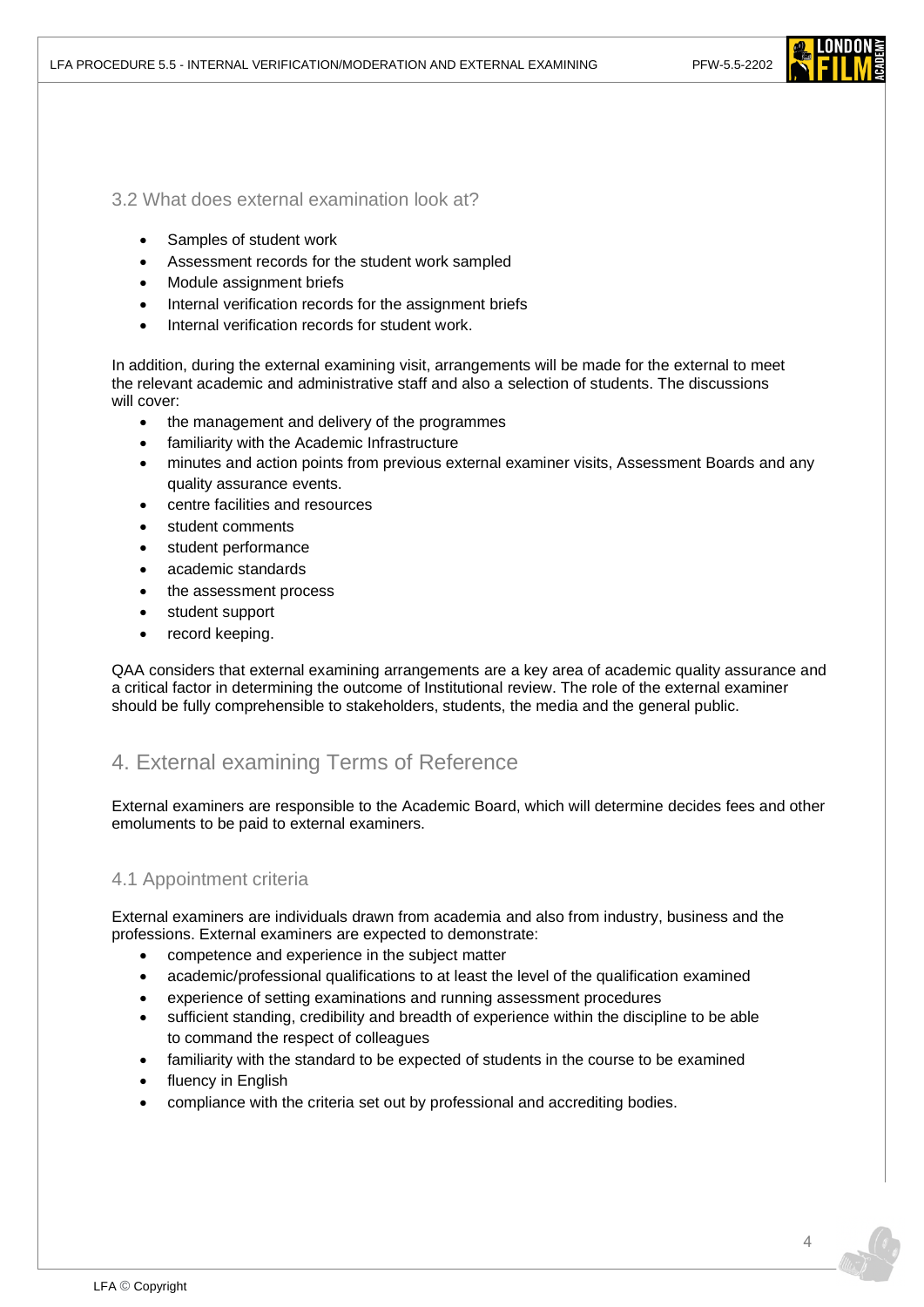

#### 4.2 Appointments

External examiner appointments will be made under recommendation from experts within the field. Where a course is externally validated, the appointment of examiners will follow the rules laid down by that institution.

#### 4.3 Terms of office

An external examiner's appointment will normally be for at least four years and at most six years, with an option to renew for one further term to ensure continuity. If there is a renewal, a second external examiner shall be appointed to ensure objectively.

An external examiner may be reappointed in exceptional circumstances, but only after a period of five years or more has elapsed since their last appointment. External examiners should normally hold no more than two external examiner appointments for taught programmes/modules at any point in time.

#### 4.3 Preliminary arrangements

Upon appointment, each external examiner will receive a letter of invitation from LFA, providing details of the term of office and annual fees and giving brief information on the scheme, together with LFA's regulations and full details of the relevant syllabus and methods of assessment. Newly appointed external examiners will be inducted by an LFA representative to ensure that they understand and can fulfil their responsibilities.

#### 4.4 Methods of assessment

External examiners are expected to participate in discussions regarding any amendments to the methods of assessment in use.

#### 4.5 Review of academic provision

External examiners are expected to review academic and/or industry provision as appropriate to assist with future development of the scheme(s) of study concerned.

#### 4.6 Preparation of examination papers / assignment briefs

Draft examination papers and other major assessment components must be approved by the external examiner, who may require alterations to be made.

#### 4.7 Coursework assessment

Coursework, portfolios, show-reels, exam scripts, etc, shall be made available for scrutiny by the external examiner.